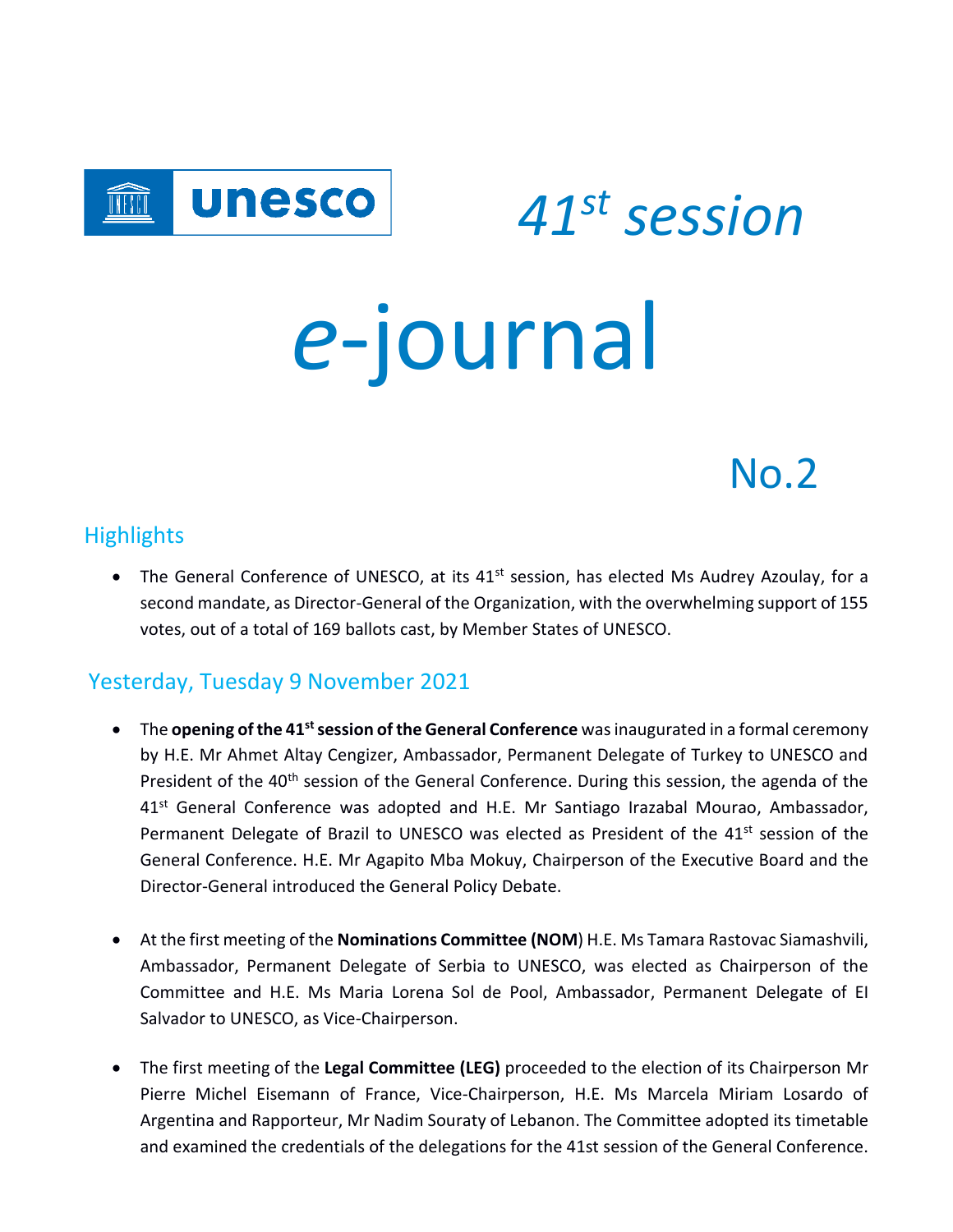## Today, Wednesday 10 November 2021

- The event **'Indigenous knowledge in the Pacific Islands and the Decade of the Ocean'** will take place from 07:00 to 08:00, [online](https://unesco-org.zoom.us/j/91695140562) (Zoom Passcode: 461468). It will comprise a round table and a presentation on: How to value traditional knowledge in the framework of the Decade of Ocean Sciences; Ancestral voyaging knowledge of women and men in the Pacific as a key resource for achieving SDGs; Building resilience and enhancing Ocean knowledge in the context of the UN Ocean Decade.
- The high-level session '**Investing in partnership for education: Lebanon 5 Year Education Plan'** will take place from 08:00 to 09:30 at UNESCO's restaurant on the 7 th floor, **by invitation only.** It aims to generate high political momentum and mobilize technical and political support towards a more resilient education system in Lebanon; mobilize international resources and partnerships aligned towards the achievement of the 5YP; highlight the strategic and upstream institutional role of UNESCO as the trusted partner of choice in in ensuring the implementation of the 5YP.
- The launch of the '**Futures of Education Report**' will take place from 13:30 14:30 in room I and online. The event will present the key ideas and recommendations of the new flagship report *Reimagining our futures together: a new social contract for education* to Member States and kick off the mobilization of the global education community and UNESCO strategic partners to take forward the global debate and action on the futures of education.
- UNESCO will co-host, with the Government of France, the high-level segment of the **2021 Global Education Meeting: Invest now for the recovery and the futures of education** from 14:30 to 18:00 in Room II and online. This event aims to galvanize political commitments to raise the profile of and investment in education, as a catalytic driver for the world's COVID-19 recovery, acceleration of the Education 2030 agenda and the futures of education.
- **The Global Teacher Prize Ceremony** of the Varkey Foundation will be awarded from 19:00 to 20:00 in Room I and online. This Prize rewards one exceptional teacher who made an outstanding contribution to the profession and shined a spotlight on the important role teachers play in society. More information on the Prize can be found [here.](https://www.globalteacherprize.org/)

#### Tomorrow, Thursday 11 November 2021

- The **CapED ministerial meeting** (by invitation only**)** will take place 8:00- 9:30, at the restaurant on the 7th-floor, bringing together Education Ministers and representatives from 26 CapED beneficiary countries and donors supporting UNESCO's CAP ED programme. The meeting will focus on lessons learned from the COVID-19 education response and serve as a platform for participants to share good practices and common challenges.
- Co-hosted by UNESCO and Sweden, **Healthy & educated: the double dividend of investing in health and well-being through education** will take place 14:00-15:00 in Room X and online, highlighting education's positive and transformative effects for health and well-being. This event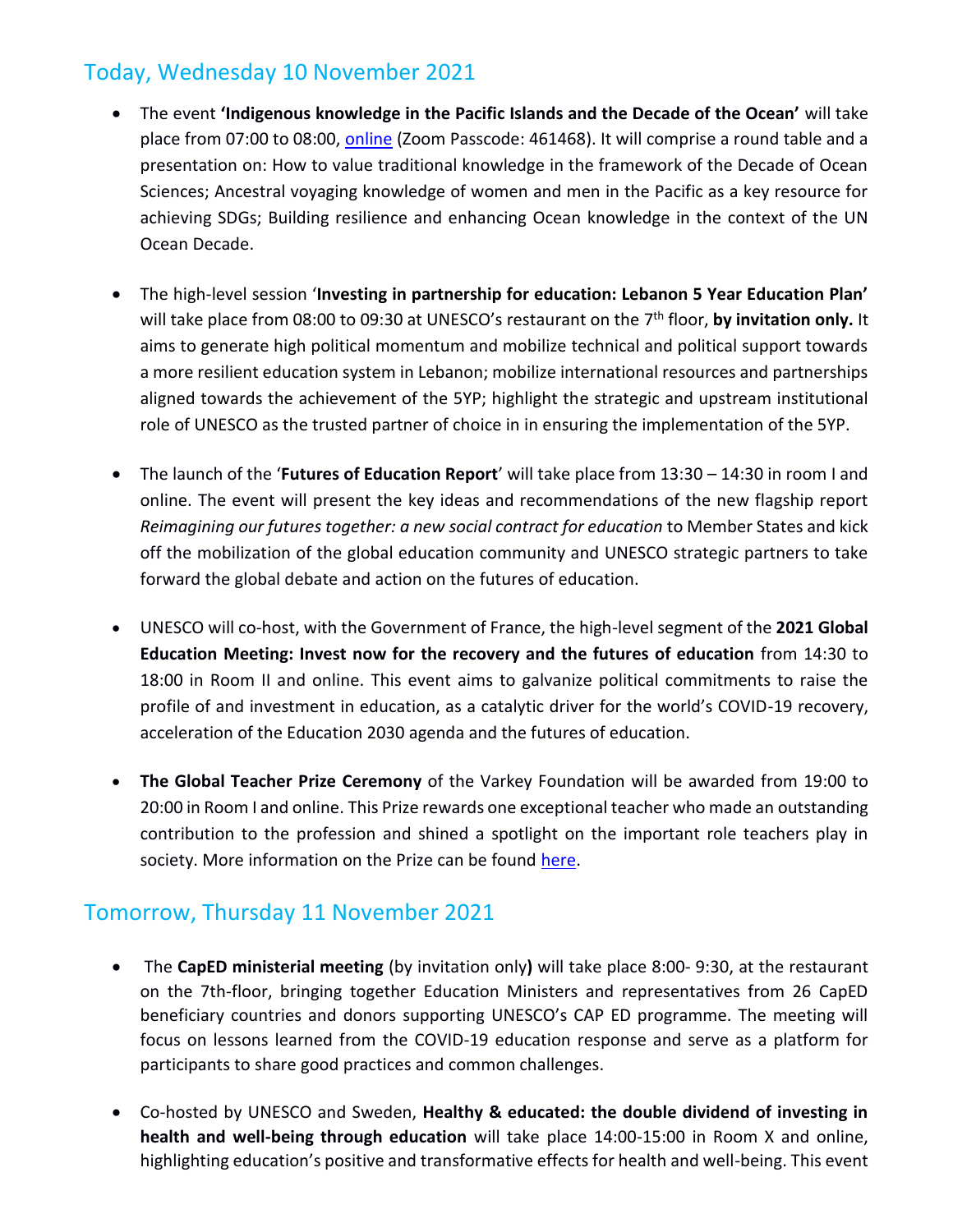will explore the main health and well-being challenges children and young people face, the recommended approach to school health, and UNESCO's role in driving forward comprehensive sexuality education and safe school environments.

- The Bureau of Human Resources Management (HRM) will offer an opportunity for delegates participating in the General Conference to interact with HR officers to get a better understanding of the profile of candidates UNESCO is looking for, how to submit an application and prepare for a competencies-based interview. During this briefing taking place from 14:00 – 15:00 in Hall Saxe (in front of the bank), HRM will offer a presentation on the different types of talent programmes (Loans and Secondments, Junior Professional Officer (JPO) Programme, sponsored trainees, etc..) that are implemented in partnership with Member States, academic, civil society and private sector entities. This information session will take place in English. Another information session in French will take place on Friday 19 November 2021 in French.
- Two years after the adoption of the **Global Convention on the Recognition of Qualifications concerning Higher Education,** this event co-organized by the Governments of Norway, Tunisia and the United Kingdom in cooperation with UNESCO at 18:00 - 19:00 in Room X will renew momentum around this global treaty and support Member States' efforts to both ratify and implement it. The event will highlight the key benefits of joining the Global Convention, including facilitating the recognition of qualifications and the mobility and circulation of knowledge and research between countries.
- **The Award Ceremony of the UNESCO-Bangladesh Bangabandhu Sheikh Mujibur Rahman International Prize for the Creative Economy** will take place 18:30 – 19:15 in Room I. This Prize recognises and rewards exceptional initiatives of an entity that supports business skills development for young people in the field of the creative economy. More information on the Prize can be found [here.](https://en.unesco.org/creativity/activities/unesco-bangladesh-bangabandhu-sheikh-mujibur)

\_\_\_\_\_\_\_\_\_\_\_\_\_\_\_\_\_\_\_\_\_\_\_\_\_\_\_\_\_\_\_\_\_\_\_\_\_\_\_\_\_\_\_\_\_\_\_\_\_\_\_\_\_\_\_\_\_\_\_\_\_\_\_

## Schedule of meetings

#### **Today - Wednesday, 10 November 2021**

| Time         | Organ                                                          | Room |  |
|--------------|----------------------------------------------------------------|------|--|
| 09:00 a.m.   |                                                                |      |  |
|              | <b>BUR</b>                                                     | X    |  |
|              | <b>First Meeting</b>                                           |      |  |
| $10:00$ a.m. |                                                                |      |  |
|              | <b>Plenary Meeting</b>                                         |      |  |
|              | Report by the President of the General Conference on the first |      |  |
|              | meeting of the Bureau                                          |      |  |
|              | <b>General Policy Debate</b>                                   |      |  |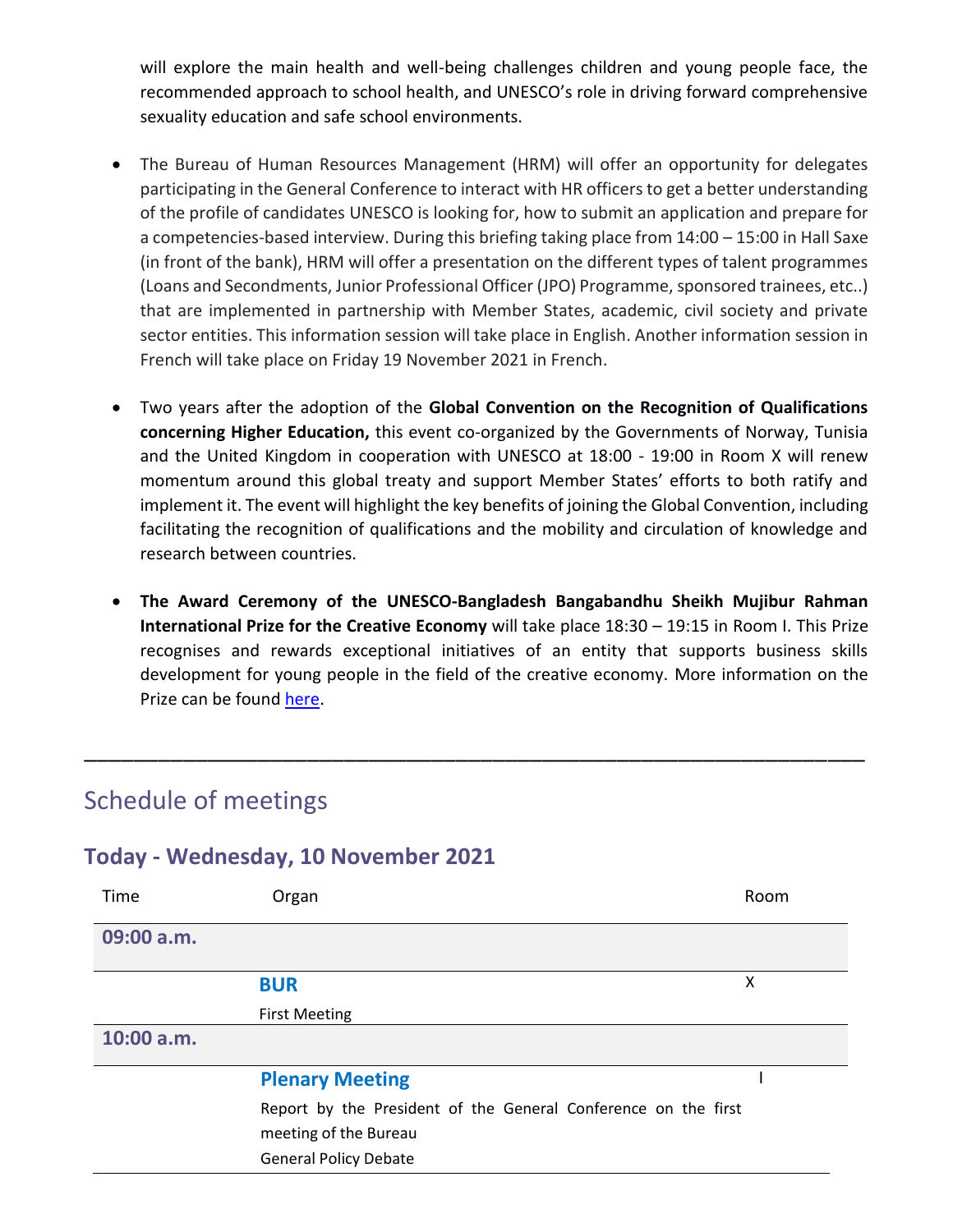|           | <b>Joint Meeting of Commissions</b>                                                                        | XI           |
|-----------|------------------------------------------------------------------------------------------------------------|--------------|
|           | <b>First Meeting</b>                                                                                       |              |
|           | Item 3.1 Consideration and adoption of the Draft Medium-Term                                               |              |
|           | Strategy for 2022-2029 (41 C/4)                                                                            |              |
|           | Item 4.3 Adoption of the provisional budget ceiling                                                        |              |
|           | <b>NOM Committee</b>                                                                                       | IV           |
|           | <b>Second Meeting</b>                                                                                      |              |
|           | Item 1.4: Election of the President and Vice-Presidents of the General                                     |              |
|           | Conference and of the Chairpersons, Vice-Chairpersons and<br>Rapporteurs of the commissions and committees |              |
|           | Item 14.1 - Election of Members of the Executive Board                                                     |              |
|           | Items 14.2 to 14.15 - Elections of members of Headquarters                                                 |              |
|           | Committee, Legal Committee and other subsidiary organs of the<br><b>General Conference</b>                 |              |
|           | <b>LEG Committee</b>                                                                                       | IX           |
|           | <b>Third Meeting</b>                                                                                       |              |
|           | Consideration of any additional items that may be submitted to the                                         |              |
|           | Legal Committee in accordance with Rule 35.1(d) of the Rules of                                            |              |
|           | Procedure of the General Conference                                                                        |              |
| 3:00 p.m. |                                                                                                            |              |
|           | <b>Plenary Meeting</b>                                                                                     |              |
|           | <b>General Policy Debate continued</b>                                                                     |              |
|           | <b>APX Commission</b>                                                                                      | XI           |
|           | First meeting                                                                                              |              |
|           | Item 1.2 Report by the Director-General on communications                                                  |              |
|           | received from Member States invoking the provisions of Article IV.C,                                       |              |
|           | paragraph 8(c), Article V.A, paragraph 1(b), and Article V.C,                                              |              |
|           |                                                                                                            |              |
|           | paragraph 14(b), of the Constitution                                                                       |              |
|           | Item 4.1 Consideration and adoption of the Draft Programme and                                             |              |
|           | Budget for 2022-2025 (41 C/5)                                                                              |              |
|           | <b>LEG Committee</b>                                                                                       | IX           |
|           | <b>Fourth Meeting</b>                                                                                      |              |
|           | <b>ED Commission</b>                                                                                       | $\mathbf{I}$ |